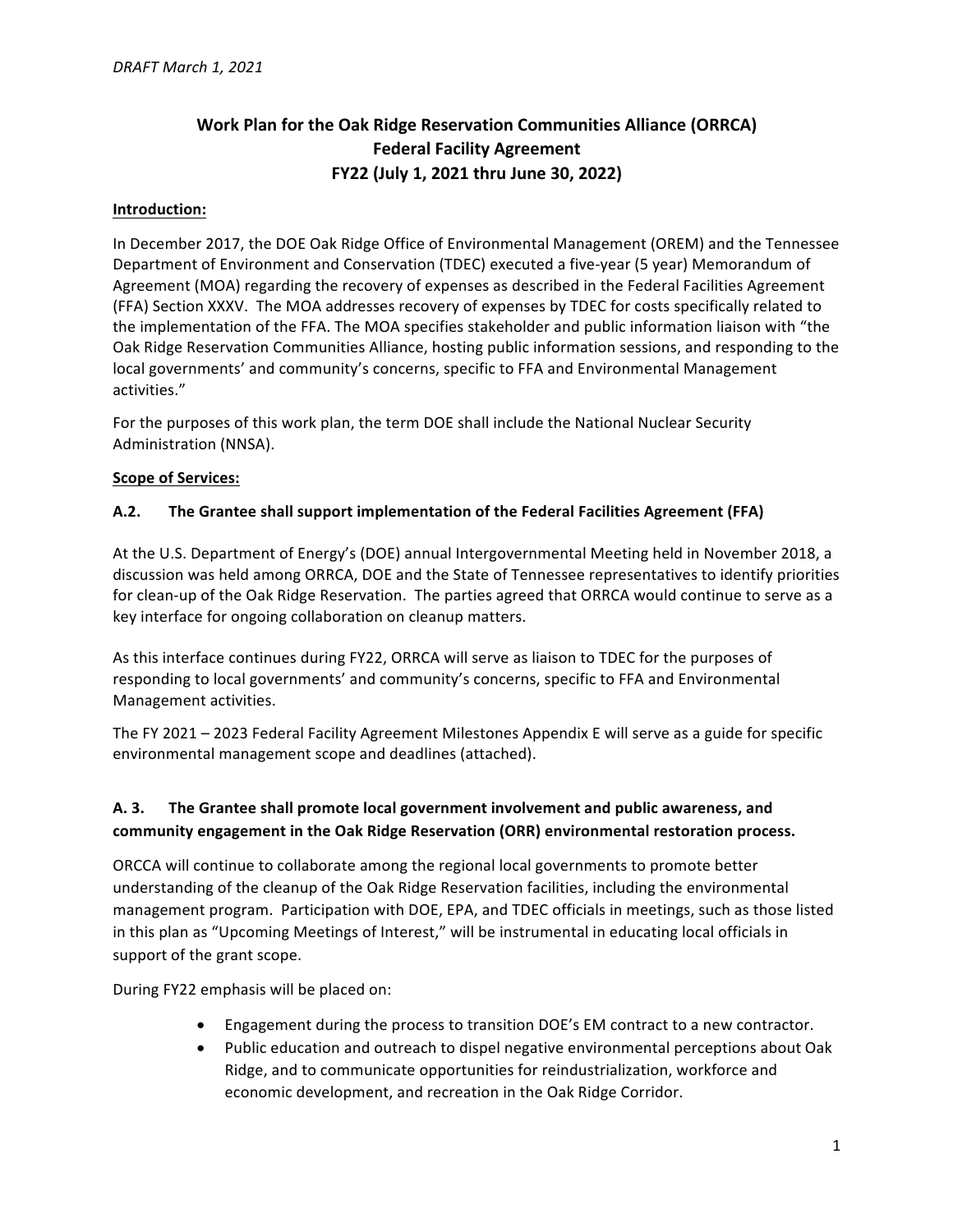- Improving local officials' and the public's understanding of regulatory waivers and the cost/benefit of this approach for the cleanup of the ORR
- Site characterization and the development of Waste Acceptance Criteria (WAC) for waste disposal
- Improving local officials' and the public's understanding of DOE's policy of integrating NEPA values into CERCLA, and associated costs/benefits
- Enhancing communication with DOE, EPA, and TDEC regarding local priorities and concerns related to Environmental Management Projects, Priorities and Budgets
- Improving understanding of Federal Facility Agreement (FFA) process and milestones
- Engaging in Environmental Management activities related to compliance with the National Historic Preservation Act and the Manhattan Project National Historical Park

## A.4. The Grantee shall disseminate accurate and information concerning present or proposed activities related to continued operations of the Oak Ridge Reservation facilities.

During FY22 emphasis will be placed on:

- Disseminating current information about the reindustrialization program at the East Tennessee Technology Park, including the availability of property for beneficial reuse
- Continuing to improve public education through dissemination of current and information on ORRCA's website
- Continuing to enhance public education about the quality of the natural environment in Oak Ridge and host counties through a coordinated communications program
- Continuing to educate local officials and other stakeholders from other DOE sites about environmental management of ORR facilities and activities

## A.5. The Grantee shall identify local concerns and issues relevant to the environmental management of the Oak Ridge Reservation and environs and present concerns to the State of Tennessee and the Department of Energy during the selection of annual work and budget priorities.

ORCCA will continue to engage with the State and DOE to improve understanding of local government and community concerns.

During FY22 ORCCA emphasis will be placed on:

- DOE's Strategic Plan for Mercury, including source reduction, treatment, storage and promotion of off-site disposal of mercury contaminated waste and soils
- Continued emphasis on reducing/mitigating/eliminating off-site impacts, particularly groundwater issues
- Continued emphasis on costs/benefits of on-site versus off-site disposal
- Modernization of water and wastewater infrastructure needed to support the ongoing DOE missions on the Oak Ridge Reservation
- Participation in the ongoing reindustrialization of ETTP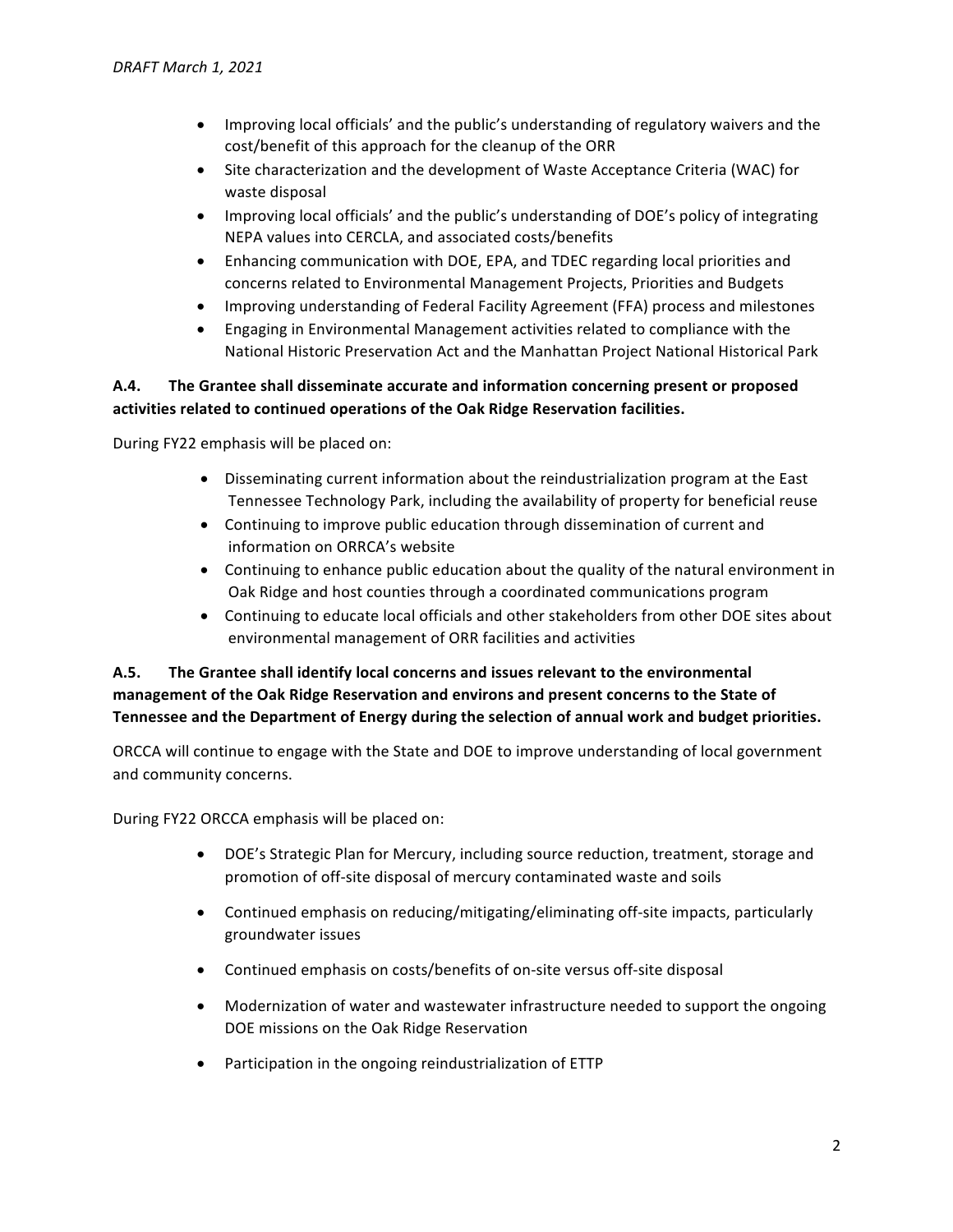- Schedule for shipments to the WIPP facility in New Mexico and disposition of the majority of the U-233 inventory
- Expediting studies related to treatment and reduction of mercury
- Risk Communication, including signage and other public communications
- Environmental Management activities that will help facilitate and expedite interpretation of historic properties
- Transfer of excess/underutilized property for economic and community development
- CERCLA's Natural Resources Damages Assessment study and mitigation for the ORR

### A.6. The Grantee shall prepare special studies and reports, as needed, to educate local officials and further public information.

During FY22 emphasis will be placed on:

- Review and assessment of projects related to the cleanup of the Oak Ridge Reservation and related offsite activities such as restoration of groundwater and fish
- Providing a local government mechanism for input into DOE's budgetary and programmatic priorities
- Continue to provide input into how financial performance bonds are assessed on companies which store and treat DOE waste
- Legislative, Regulatory, and Administrative activities at the Federal and State levels related to the storage, transportation and permanent disposal of nuclear waste

### **Meetings of Interest:**

| <b>Implementation of the Manhattan Project</b><br><b>National Historical Park</b> | TBD Summer/Fall 2021<br>Tentative: Los Alamos, NM |
|-----------------------------------------------------------------------------------|---------------------------------------------------|
| <b>Energy Communities Alliance Annual Meeting</b>                                 |                                                   |
| <b>Oak Ridge Site Specific Advisory Board Annual Meeting</b>                      | TBD Summer 2021                                   |
| <b>DOE National Cleanup Workshop</b>                                              | September 8-10, 2021                              |
| Co-sponsored by: Energy Communities Alliance                                      | Alexandria, VA                                    |
| <b>DOE Annual Intergovernmental Meeting</b>                                       | November 2021                                     |
|                                                                                   | Tentative: New Orleans, LA                        |
| <b>Energy Communities Alliance Annual Meeting</b>                                 | TBD Spring 2022                                   |
| 2021 Waste Management Symposia                                                    | March 6-10, 2022                                  |
|                                                                                   | Phoenix, AZ                                       |